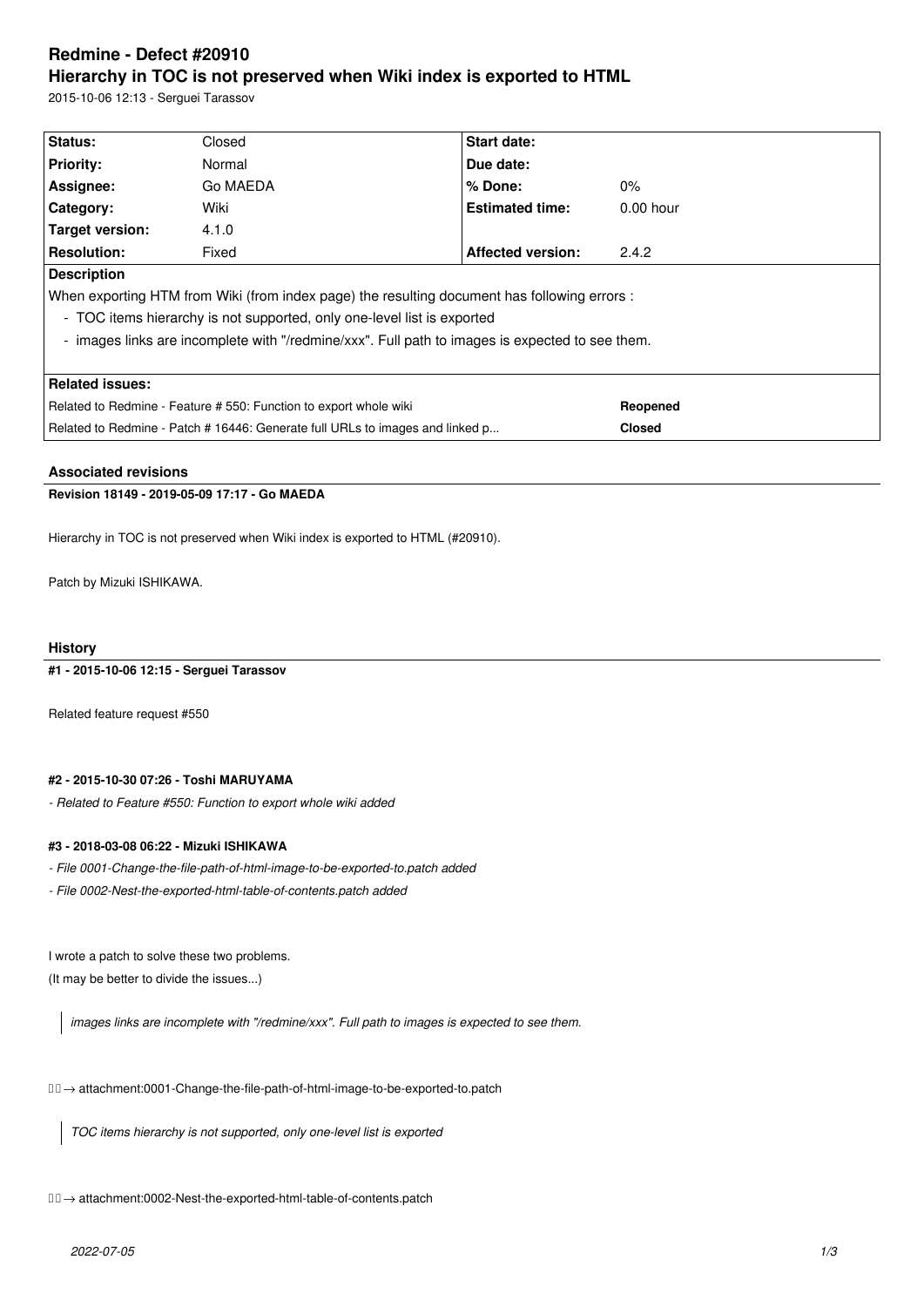By applying the patch, I think the exported HTML will be easier to see.

#### **#4 - 2018-03-08 07:59 - Go MAEDA**

*- Related to Patch #16446: Generate full URLs to images and linked pages in the Wiki HTML export added*

#### **#5 - 2018-03-08 08:07 - Go MAEDA**

Mizuki ISHIKAWA wrote:

*images links are incomplete with "/redmine/xxx". Full path to images is expected to see them.*

 *→ attachment:0001-Change-the-file-path-of-html-image-to-be-exported-to.patch*

The patch is identical to #16446, which I have just committed as r17229. Let's discuss the patch 0002 on this issue.

## **#6 - 2018-03-14 06:26 - Mizuki ISHIKAWA**

- *File after.png added*
- *File before.png added*

# Go MAEDA wrote:

*The patch is identical to #16446, which I have just committed as r17229. Let's discuss the patch 0002 on this issue.*

I did not notice that the same patch already exists.

I am glad that the image link has been changed to a Full path.

Patch 0002 changes the heading of exported wiki HTML as follows. (Nest wiki titles)

| before     | atter     |
|------------|-----------|
| before.png | after.png |

## **#7 - 2018-03-28 09:33 - Go MAEDA**

*- File deleted (0001-Change-the-file-path-of-html-image-to-be-exported-to.patch)*

# **#8 - 2018-03-28 09:34 - Go MAEDA**

*- Target version set to Candidate for next major release*

#### **#9 - 2019-05-06 15:59 - Go MAEDA**

- *File 20910-v2.patch added*
- *Target version changed from Candidate for next major release to 4.1.0*

Updated the patch for the current trunk.

### **#10 - 2019-05-09 16:41 - Go MAEDA**

*- Subject changed from Wiki HTML export bugs to Hierarchy in TOC is not preserved when a Wiki page is exported to HTML*

## **#11 - 2019-05-09 17:19 - Go MAEDA**